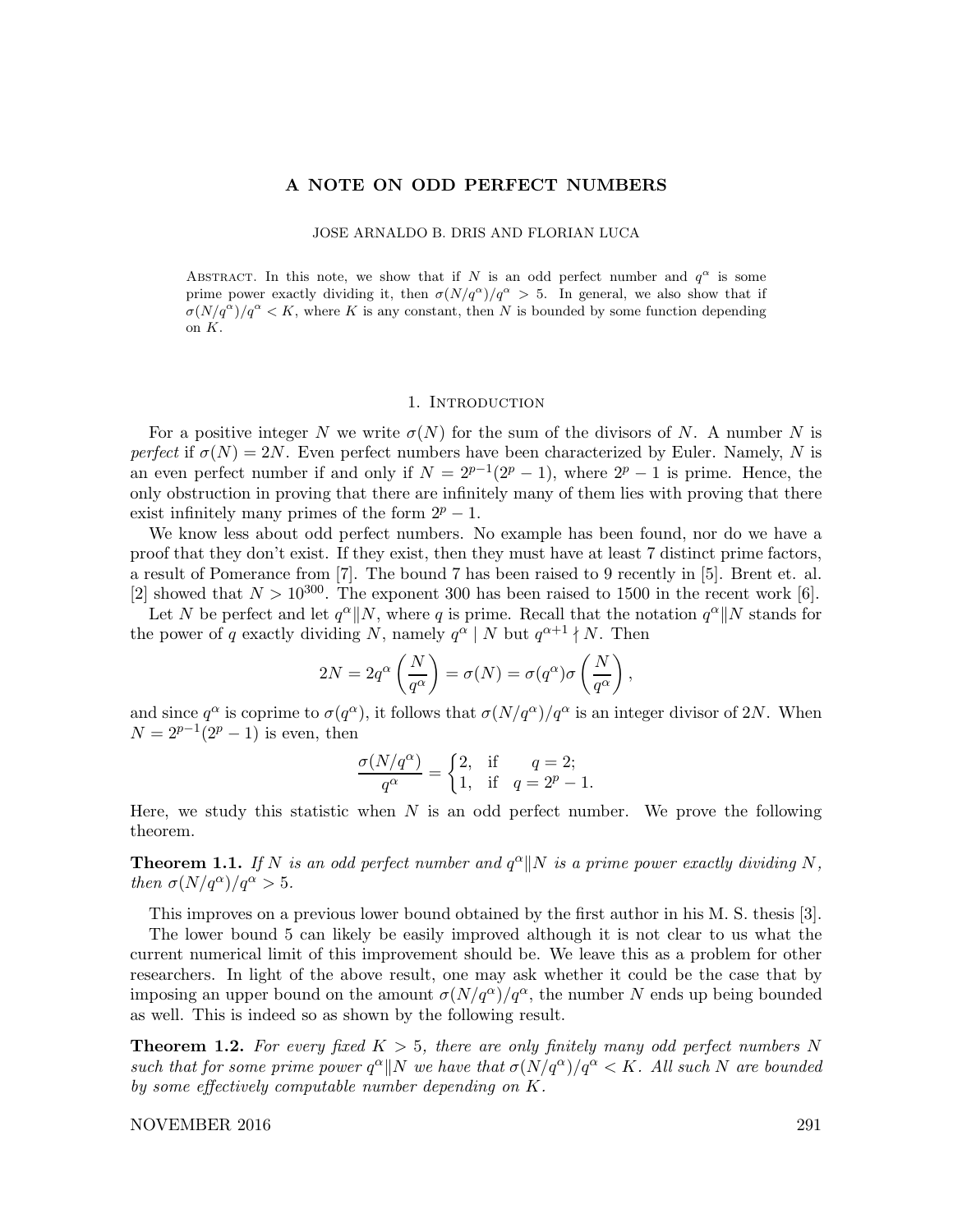## THE FIBONACCI QUARTERLY

The proof of Theorem 1.1 is elementary. The proof of Theorem 1.2 uses the arguments from the proof of the particular case Theorem 1.1 together with two more ingredients. The first ingredient is a result of Heath–Brown  $[4]$  to the effect that an odd perfect number N with s distinct prime factors cannot exceed  $4^{4^{s+1}}$ . The second ingredient is a well-known result from the theory of Exponential Diophantine Equations (for the main results in this area, see [8]) regarding the largest prime factor of  $f(n)$  for large n, where  $f(X) \in \mathbb{Z}[X]$  is a polynomial with at least two distinct roots.

One of the main tools for the proof of both Theorems 1.1 and 1.2 is the following result due to Bang (see [1]).

**Lemma 1.3.** Let  $a > 1$  be an integer. For all  $n \ge 7$ , there is a prime factor p of  $a^n - 1$  which does not divide  $a^m - 1$  for any  $1 \leq m < n$ . Moreover, such a prime p is congruent to 1 modulo  $n$ .

Throughout the paper, we use  $p, q, r, P$  and  $Q$  with or without subscripts for prime numbers.

#### 2. Preliminaries

Let  $N = p_1^{\lambda_1} \cdots p_s^{\lambda_s} q^{\alpha}$ , where the primes  $p_1, \ldots, p_s$ , q are distinct and not necessarily ordered increasingly. We write

$$
\sigma(p_i^{\lambda_i}) = m_i q^{\beta_i}, \quad i = 1, \dots, k, \quad \text{and} \quad \sigma(p_i^{\lambda_i}) = q^{\beta_i}, \quad i = k+1, \dots, s,
$$
 (2.1)

where  $m_i \geq 2$  for  $i = 1, ..., k$ , and  $\alpha = \beta_1 + \cdots + \beta_s$ . For both proofs of Theorem 1.1 and 1.2 we will need facts about equations (2.1) for some i either in  $\{1, \ldots, k\}$  and with a fixed value of  $m_i \geq 2$ , or with  $i \in \{k+1,\ldots,s\}$ . Observe that  $\lambda_i$  is even for all  $i = k+1,\ldots,s$ , and  $\lambda_i$  is even for at most one  $i \in \{1, \ldots, k\}.$ 

We treat first the case of a fixed  $m_i \geq 2$ . For simplicity, let  $p := p_i$ ,  $\beta := \beta_i$ ,  $m := m_i$ , and  $\lambda := \lambda_i$  for some  $i = 1, \ldots, k$ . Then the first equation (2.1) for the index i is

$$
\frac{p^{\lambda+1}-1}{p-1} = mq^{\beta}.
$$
\n(2.2)

Here,  $p$  and  $q$  are odd. We prove the following lemma.

**Lemma 2.1.** In equation (2.2), we have  $\lambda + 1 \le m^2$ .

*Proof.* For a positive integer n coprime to p let  $\ell_p(n)$  be the multiplicative order of p modulo *n*. Let  $u_n := (p^n - 1)/(p - 1)$ . Then *m* divides  $u_{\lambda+1}$ . It is then well-known that  $\lambda + 1$  is divisible by the number  $z_p(m)$  defined as

$$
z_p(m) := \text{lcm}[z_p(r^{\delta}), r^{\delta}||m],
$$

where

$$
z_p(r^{\delta}) = \begin{cases} r^{\delta} & \text{if } p \equiv 1 \pmod{r}, \\ \ell_p(r^{\delta}) & \text{otherwise.} \end{cases}
$$

Clearly,  $2 \le z_p(m) \le m$ . Equality is achieved if and only if each prime factor of m is also a prime factor of  $p-1$ . Assume that  $\lambda + 1 > m^2$ . Write  $\lambda + 1 = z_p(m)d$ , where  $d > z_p(m)$ . We look at  $u_d = (p^d - 1)/(p - 1)$  which is a divisor of  $mq^{\beta}$ . If  $d \ge 7$ , then by Lemma 1.3 there is a prime factor P of  $u_d$  which does not divide  $u_{z_p(m)}$ . Since all prime factors of m divide  $u_{z_p(m)}$ , we must have that  $P = q$ . But then all prime factors of  $u_{\lambda+1}$  divide either q; hence,  $u_d$ , or m; hence  $u_{z_p(m)}$ , contradicting Lemma 1.3. So, we have a contradiction if  $d \geq 7$ .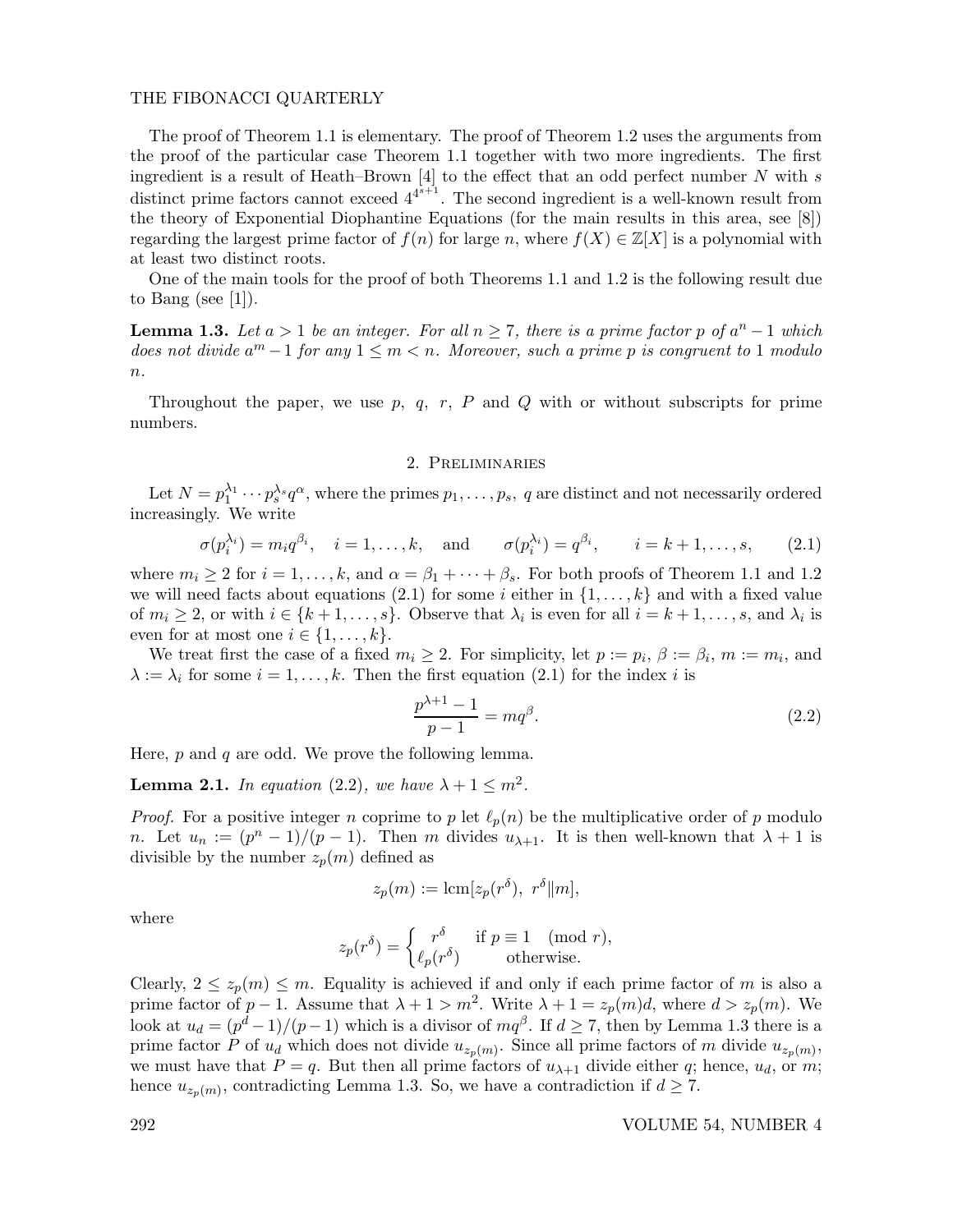#### A NOTE ON ODD PERFECT NUMBERS

Thus, all prime factors of  $u_d$  are among the prime factors of  $u_{z_n(m)}$  and so  $d \leq 6$ . In particular, the prime factors of d must be among the prime factors of  $z_p(m)$ , for otherwise, namely if there is some prime factor Q of d which does not divide  $z_p(m)$ , then  $u_Q = (p^Q 1)/(p-1)$  is a divisor of  $u_d = (p^d-1)/(p-1)$  which is coprime to  $u_{z_p(m)}$ , a multiple of m, which in turn is false. Thus, all prime factors of d are indeed among the prime factors of  $z_p(m)$ , and since  $d > z_p(m)$ , there is a prime factor Q of d which appears in the factorization of d with an exponent larger than the exponent with which it appears in the factorization of  $z_p(m)$ . Hence,  $d \geq Q^2$ , and since  $d \leq 6$ , we get that  $Q = 2$ . This implies that  $u_{\lambda+1}$  is a multiple of  $u_4$ ; hence, a multiple of 4, which is false. This shows that indeed  $\lambda + 1 \leq m^2$ . .

We next treat the case of  $i \in \{k+1,\ldots,s\}$ .

Lemma 2.2. The equations

$$
\frac{p^{\lambda+1}-1}{p-1} = q^{\beta} \qquad and \qquad p^{\lambda} \mid \frac{q^{\alpha+1}-1}{q-1}
$$
 (2.3)

imply that  $\alpha + 1$  is a multiple of  $p^{\lambda-1}$ .

Proof. The left equation in (2.3) is

$$
p^{\lambda} + \dots + p^2 + p = q^{\beta} - 1,
$$

showing that  $p||q^{\beta}-1$ . This implies easily that  $p||q^{\ell_q(p)}-1$ . Now the conclusion follows immediately from the divisibility relation from the right-hand side of equation (2.3).  $\Box$ 

Let  $m := m_1 \cdots m_k$ . We let  $M := \prod_{i=k+1}^s p_i^{\lambda_i}$ . We label the numbers  $\lambda_1, \ldots, \lambda_k$  such that  $\beta_1 \leq \beta_2 \leq \cdots \leq \beta_k$ . Applying Lemma 2.2 for  $i = k+1, \ldots, s$ , we get that

$$
\alpha + 1 \ge \prod_{i=2}^{s} p_i^{\alpha_i - 1} \ge \prod_{i=2}^{s} p_i^{\alpha_i/2} = M^{1/2}.
$$
 (2.4)

Let  $\Lambda := \text{lcm}[\lambda_i + 1 : i = 1, \ldots, k]$ . Then  $\Lambda \leq \prod_{i=1}^k m_i^2 = m^2$ . Observe that  $p_i^{\lambda_i} \equiv 1 \pmod{q^{\beta_i}}$ for  $i = 1, \ldots, k$ . In particular,

$$
p_i^{\Lambda} \equiv 1 \pmod{q^{\beta_i}} \qquad \text{for all} \quad i = 1, \dots, k. \tag{2.5}
$$

Lemma 2.3. One of the following holds:

(i)  $q \mid m$ ; (ii)  $q^{\beta_i} < (2Mqm)^{(m^2+1)^i}$  for  $i = 1, ..., k$ .

*Proof.* If  $q \mid m$ , we are through. So suppose that  $q \nmid m$ . We write

$$
\frac{q^{\alpha+1}-1}{q-1} = \sigma(q^{\alpha}) = \left(\frac{2M}{m}\right) p_1^{\lambda_1} \cdots p_k^{\lambda_k}.
$$

We raise the above equation to the power  $\Lambda$  and use congruences (2.5) obtaining

$$
\left(\frac{-1}{q-1}\right)^{\Lambda} \equiv \left(\frac{2M}{m}\right)^{\Lambda} \pmod{q^{\beta_1}}.
$$

Hence,  $q^{\beta_1} \mid (2M(q-1))^{\Lambda} \pm m^{\Lambda}$ . The last expression is nonzero, since if it were zero, we would get  $2M(q-1) = m$ , which is impossible because  $2M(q-1)$  is a multiple of 4, whereas m is a divisor of  $2N$ , so it is not a multiple of 4. Thus,

$$
q^{\beta_1} \le (2M(q-1))^{\Lambda} + m^{\Lambda} < (2M(q-1) + m)^{\Lambda} < (2Mqm)^{\Lambda} < (2Mqm)^{m^2}.
$$

NOVEMBER 2016 293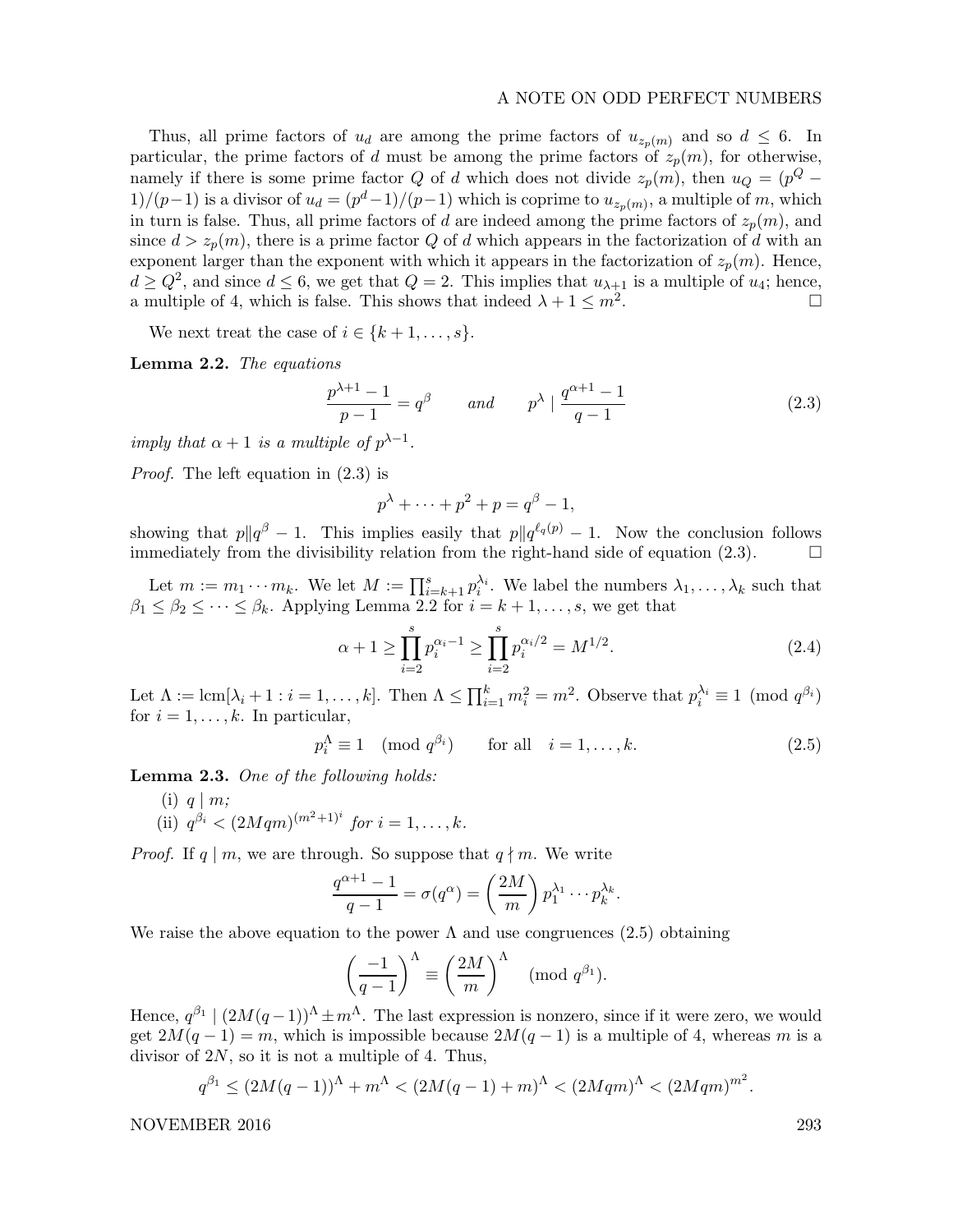## THE FIBONACCI QUARTERLY

This takes care of the case  $i = 1$  of (ii). For the case of a general i in (ii), suppose, by induction, that  $i \geq 2$  and that we have proved that

$$
q_j^{\beta_j} < (2Mqm)^{(m^2+1)^j}
$$
 holds for all  $j = 1, ..., i - 1$ .

Then  $p_j^{\lambda_j} < \sigma(p_j^{\lambda_j})$  $j^{(\lambda_j)}(j) = m_j q^{\beta_j}$  for  $j = 1, \ldots, i-1$ . Thus,

$$
\frac{q^{\alpha+1}-1}{q-1} = \left(\frac{2Mp_1^{\lambda_1} \cdots p_{i-1}^{\lambda_{i-1}}}{m}\right) p_i^{\lambda_i} \cdots p_k^{\lambda_k}.
$$
 (2.6)

We raise congruence (2.6) to the power  $\Lambda$  and reduce it modulo  $q^{\beta_i}$  obtaining

$$
q_i^{\beta_i} \mid (2M(q-1)p_1^{\lambda_1} \cdots p_{i-1}^{\lambda_{i-1}})^{\Lambda} \pm m^{\Lambda}.
$$

The last expression above is not zero since  $2M(q-1)p_1^{\lambda_1} \cdots p_{i-1}^{\lambda_{i-1}}$  $\lambda_{i-1}^{\lambda_{i-1}}$  is a multiple of 4 and m is not. Hence,

$$
q^{\beta_i} \le (2M(q-1)p_1^{\lambda_1} \cdots p_{i-1}^{\lambda_{i-1}})^{\Lambda} + m^{\Lambda}
$$
  
\n
$$
\le m^{\Lambda}((2M(q-1)^{\Lambda} + 1)(q^{\beta_1} \cdots q_{i-1}^{\beta_{i-1}})^{\Lambda}
$$
  
\n
$$
\le (2qMm)^{\Lambda} q^{\Lambda(\beta_1 + \cdots + \beta_{i-1})}
$$
  
\n
$$
< (2qMm)^{m^2(1 + (m^2 + 1) + \cdots + (m^2 + 1)^{i-1})}
$$
  
\n
$$
< (2qMm)^{(m^2 + 1)^i},
$$

which is what we wanted to prove.  $\Box$ 

# 3. The Proof of Theorem 1.1

Since  $m \leq 5$  and at most one of the  $m_i$ 's is even for  $i = 1, ..., k$ , we get that  $k \leq 1$ . Then Lemma 2.3 shows that either  $q \leq 5$ , or

$$
q^{\beta_i} \le (20Mq)^{25^i}
$$
 for all  $i = 1, ..., k$ . (3.1)

Assume that  $q > 5$ . Then

$$
q^{\sqrt{M}-1} \le q^{\alpha} = \left(\frac{2M}{m}\right) p_1^{\lambda_1} \cdots p_k^{\lambda_k} < 2M q^{\beta_1 + \cdots + \beta_k} < 2M (20qM)^{25} < (20qM)^{26},
$$

leading to

$$
3^{\sqrt{M}-27} \le q^{\sqrt{M}-27} < (20M)^{26},
$$

which implies that  $M < 2 \times 10^5$ . Since  $s \geq 8$  and  $k \leq 1$ , there exists  $j \in \{k+1,\ldots,s\}$  such that  $p_j^{\beta_j} < M^{1/7} \leq 6$ . This is false because  $p_j^{\beta_j} \geq 3^2 = 9$ . Thus,  $q \in \{3, 5\}$ .

The equation from the right-hand side of (2.1) with  $p := p_2, \lambda := \lambda_2$  and  $\beta := \beta_2$  becomes

$$
\frac{p^{\lambda+1}-1}{p-1}=q^{\beta}.
$$

Observe that  $\lambda + 1$  is odd. If  $\lambda + 1 \ge 7$ , we get a contradiction from Lemma 1.3 because  $q \le 5$ . Thus,  $\lambda \in \{2, 4\}$  and we get one of the four equations

$$
p^2 + p + 1 = 3^{\beta}
$$
,  $p^4 + p^3 + p^2 + p + 1 = 3^{\beta}$ ,  
\n $p^2 + p + 1 = 5^{\beta}$ ,  $p^4 + p^3 + p^2 + p + 1 = 25^{\beta}$ .

294 VOLUME 54, NUMBER 4